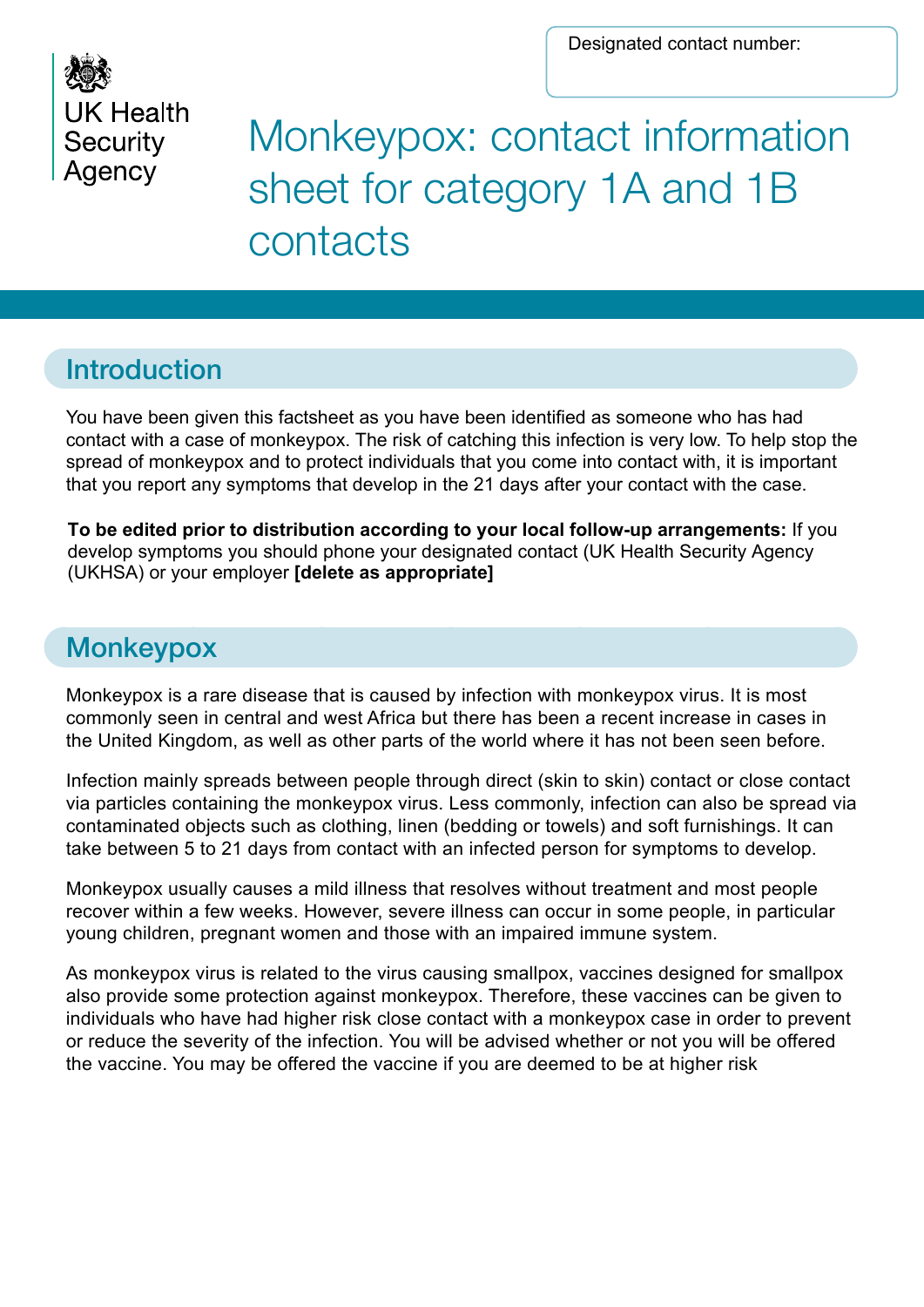#### What symptoms should I be aware of:

The illness often begins with:

- fever
- headache
- muscle aches
- backache
- swollen lymph nodes
- chills
- exhaustion

Within 1 to 5 days after the onset of fever, a rash develops, often beginning on the face, groin or hands, then spreading to other parts of the body. It starts as raised spots, which turn into small blisters filled with fluid (lesions). These blisters eventually form scabs which later fall off. An individual with monkeypox is infectious from when their symptoms start until their rash has scabbed over, all the scabs have fallen off and a fresh layer of skin has formed underneath. This may take several weeks. In some people, illness may be milder with only a small number of skin lesions and no other symptoms.

#### If you become ill in the 21 days after contact with the case

You will have been provided with a number to contact. Let your designated contact know if you become unwell with a temperature of more than 38ºC or any of the other symptoms listed above so that further assessment and testing can be arranged. While you are waiting for assessment and/or the results of your test, you should self-isolate at home, and if you need medical advice call your GP or NHS 111. Do not visit your GP practice, and do not travel or go to work.

If you receive a negative test result and no longer have symptoms, you do not have to continue isolating. However, if you then develop any further symptoms within the 21 days you should again report this to your designated contact and self-isolate until assessed.

It is important that you report any symptoms during the 21 days, however mild, and in particular any signs of a rash (even if it is only one or two spots). As individuals with monkeypox can be infectious to others from the onset of their symptoms, it is important to report any of these symptoms so that UKHSA can arrange for you to be assessed quickly and appropriately.

You may still develop symptoms, even if you have received the vaccine as it is not 100% effective. Being vaccinated may mean that you only develop milder symptoms, but you should still report these to your contact point.

Treatment for monkeypox is mainly supportive. The illness is usually mild and most of those infected will recover within a few weeks without treatment.